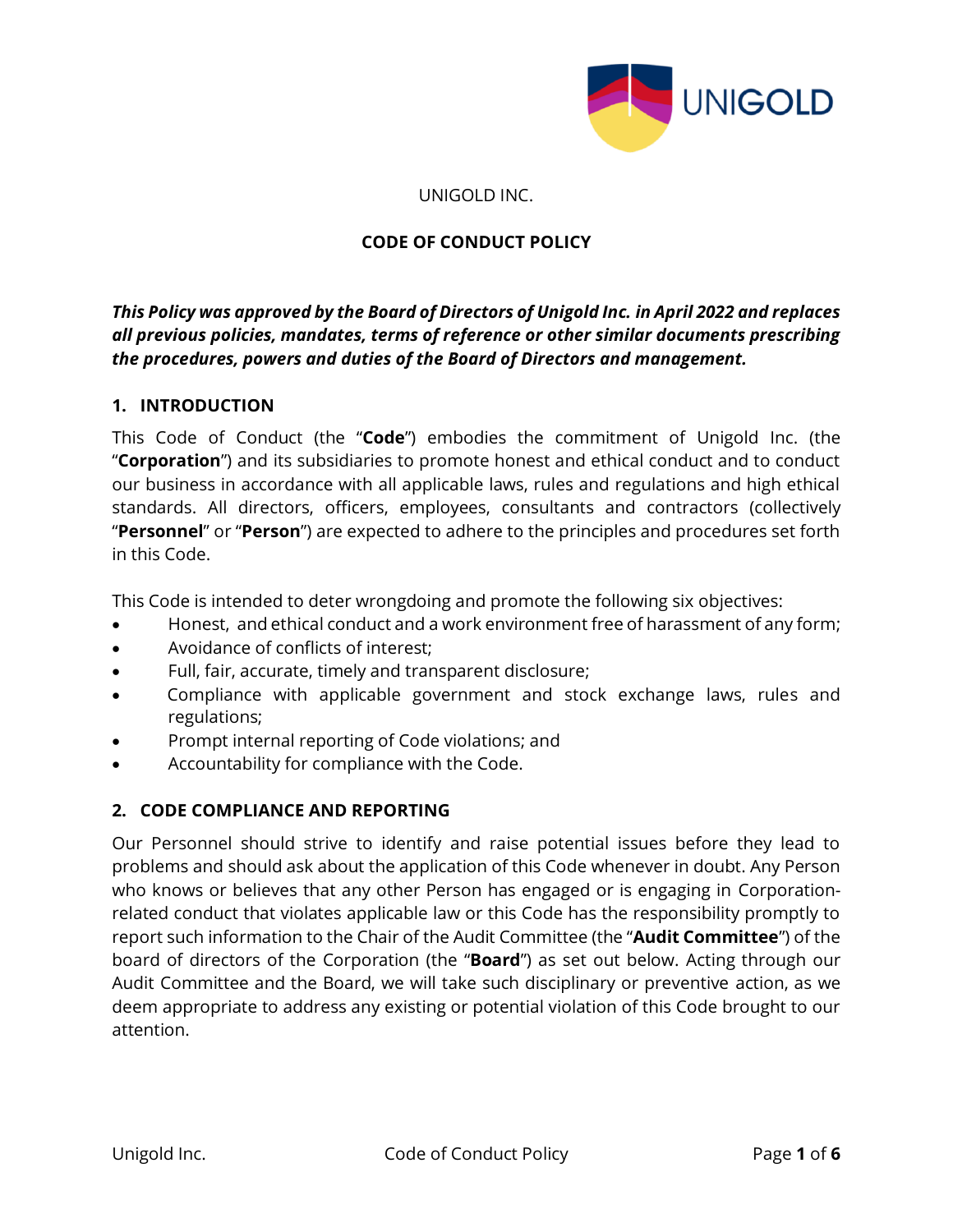If you have any questions or concerns about compliance with this Code or you are unsure of what the "right thing" is to do, you are encouraged to speak with your supervisor, manager or other appropriate person within the Corporation.

**Accounting/Auditing Complaints:** You can submit any complaints concerning accounting or auditing issues on an anonymous basis to our Audit Committee. For direct access to the Corporation's Audit Committee, please address your auditing and accounting related issues or complaints to:

Chair of the Audit Committee Unigold Inc. Suite 2704 401 Bay Street Toronto, ON Canada M5H 2Y4 Telephone: (416) 866-8157 Email: jdelcampo@unigoldinc.com

Third parties may submit complaints concerning accounting or auditing issues directly to the Audit Committee using the above contact information.

All complaints will be considered by the Chair of the Audit Committee and forwarded to one or more appropriate individuals, inside or outside of the Corporation, for their review. The status of all outstanding concerns addressed to the Chair of the Audit Committee will be reported to the Audit Committee periodically. The members of the Audit Committee may direct specialized support in respect of each such complaint, including the retention of outside advisors or counsel, as may be required, with payment by the Corporation, for any concern addressed to them.

Failure to comply with the standards outlined in this Code may result in disciplinary action including, but not limited to, reprimands, warnings, probation or suspension without pay, demotions, reductions in salary, discharge and restitution. Certain violations of this Code may require the Corporation to refer the matter to the appropriate governmental or regulatory authorities for investigation or prosecution. Moreover, any supervisor who directs or approves of any conduct in violation of this Code, or who has knowledge of such conduct and does not immediately report it, also will be subject to disciplinary action, up to and including discharge.

This policy should be read in conjunction with other Corporation policies that include but are not limited to the:

- Disclosure Policy
- Foreign Corrupt Practices Policy
- Health, Safety and Environment Policy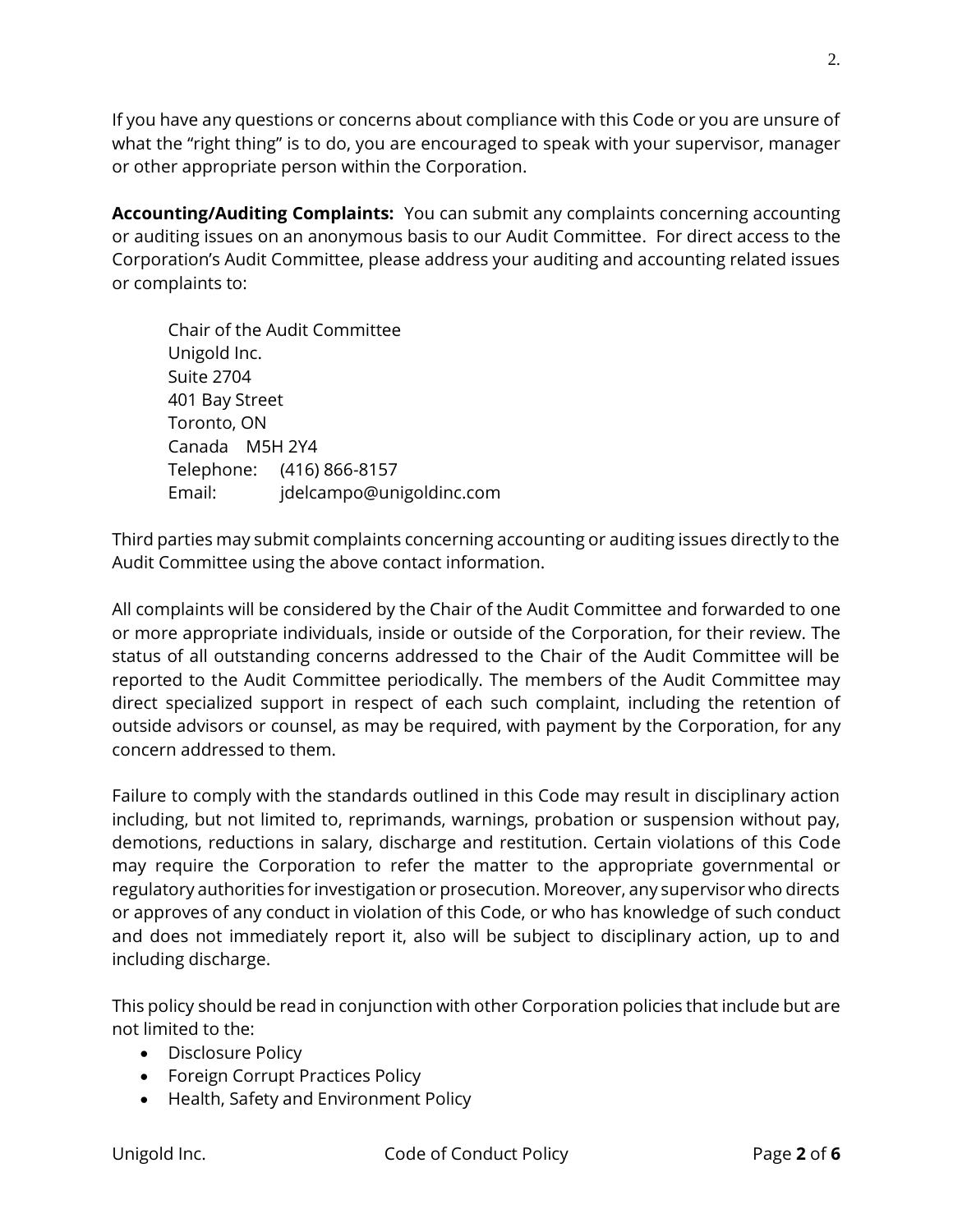- Insider Trading Policy
- People and Community Policy
- Whistleblower Policy

### **3. WHISTLEBLOWER PROTECTION**

No adverse action or retribution of any kind (including discharge, demotion, suspension, threats or harassment) will be taken by the Corporation against any Person because he or she reports in good faith a suspected violation of this Code or other irregularity by any person other than the reporting Person. Any Personnel involved in retaliation in contravention of this policy will be subject to disciplinary action by the Corporation. For additional details refer to the Corporation's *Whistleblower Policy*.

### 4. **COMMUNICATION OF THE POLICY**

To ensure that all directors, officers, employees, consultants and contractors of Unigold are aware of the Policy, a copy of the Policy will be distributed to all directors, officers, employees, consultants and contractors, or alternatively, they will be advised that the Policy is available on Unigold's website for their review. As required by statute, a copy of the policy is posted on [www.sedar.com.](http://www.sedar.com/) All directors, officers, employees, consultants and contractors will be informed whenever significant changes are made. New directors, officers, employees, consultants and contractors will be provided with a copy of the Policy and will be educated about its importance.

### **5. PERSONAL CONFLICTS OF INTEREST**

A "personal conflict of interest" occurs when a Person's individual interest interferes with the best interests of the Corporation. A conflict of interest exists where the interests or benefits of a Person conflict with such Person's ability to act in the best interests of the Corporation. Personal conflicts of interest, whether actual or apparent, are prohibited as a matter of Corporation policy, unless they have been approved or waived in writing by the Corporation.

In particular, a Person must never use or attempt to use his or her position at the Corporation to obtain any improper personal benefit for himself or herself, for his or her family members, or for any other person, including, but not limited to, loans or guarantees of obligations, from any person or entity.

Service to the Corporation should never be subordinated to personal gain or advantage. Conflicts of interest, whether actual or apparent, should, to the extent possible, be avoided. For additional information refer to the Corporation's *Insider Trading Policy*.

Any Person who is aware of a material transaction or relationship that could reasonably be expected to give rise to a conflict of interest should discuss the matter promptly with a member of the Audit Committee.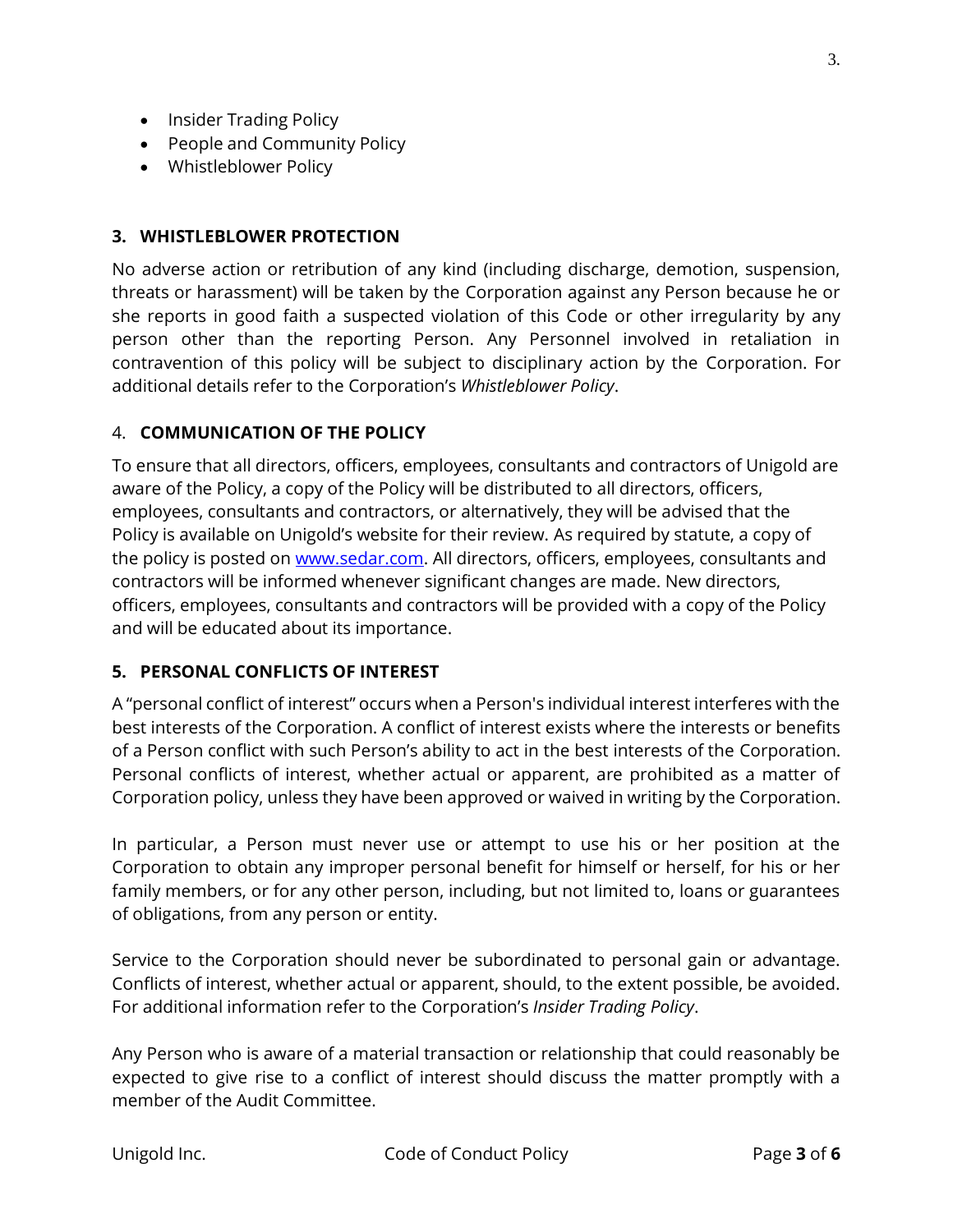Except as permitted by applicable law, the Corporation shall not, directly or indirectly, including through any subsidiary, extend or maintain credit, or arrange for the extension of credit, or renew an extension of credit, in the form of a personal loan to or for any director or executive officer.

The Corporation complies with the *Ontario Business Corporations Act*, which requires, among other things, the officers and directors of the Corporation to act honestly and in good faith with a view to the best interest of the Corporation and its shareholders, to disclose any personal interest which they may have in any material transaction which is proposed to be entered into with the Corporation and, in the case of directors, to abstain from voting as a director for the approval of any such transaction.

# **6. PUBLIC DISCLOSURE**

It is Corporation policy that the information in our public communications, including our filings made with the applicable regulatory agencies, be full, fair, accurate, timely and understandable and shall be timely filed or communicated. Our Personnel, who are involved in the Corporation's disclosure process, are responsible for the Corporation's compliance with this policy. In particular, these individuals are required to maintain familiarity with the disclosure requirements applicable to the Corporation and are prohibited from knowingly misrepresenting, omitting, or causing others to misrepresent or omit, material facts about the Corporation to others, whether within or outside the Corporation, including the Corporation's independent auditors. For additional information refer to the Corporation's *Disclosure Policy*.

# **7. PROPRIETARY AND CONFIDENTIAL INFORMATION**

All Personnel are required to maintain the confidentiality of our proprietary information and those aspects of our business that we have not yet shared with shareholders and the general public. Personnel should take all reasonable measures to protect the confidentiality of nonpublic information about the Corporation obtained or created in connection with work activities and to prevent the unauthorized disclosure of such information unless required by applicable law or regulation. You must use proprietary information only for the Corporation's legitimate business purposes, and not for your personal benefit or the personal benefit of anyone else.

Proprietary and confidential information is any information about the Corporation that has not been disclosed to the public and includes, without limitation, information regarding actual or projected sales, earnings or operating results, business transactions, customer and supplier lists, relationships with consultants, contracts, business plans and marketing strategies.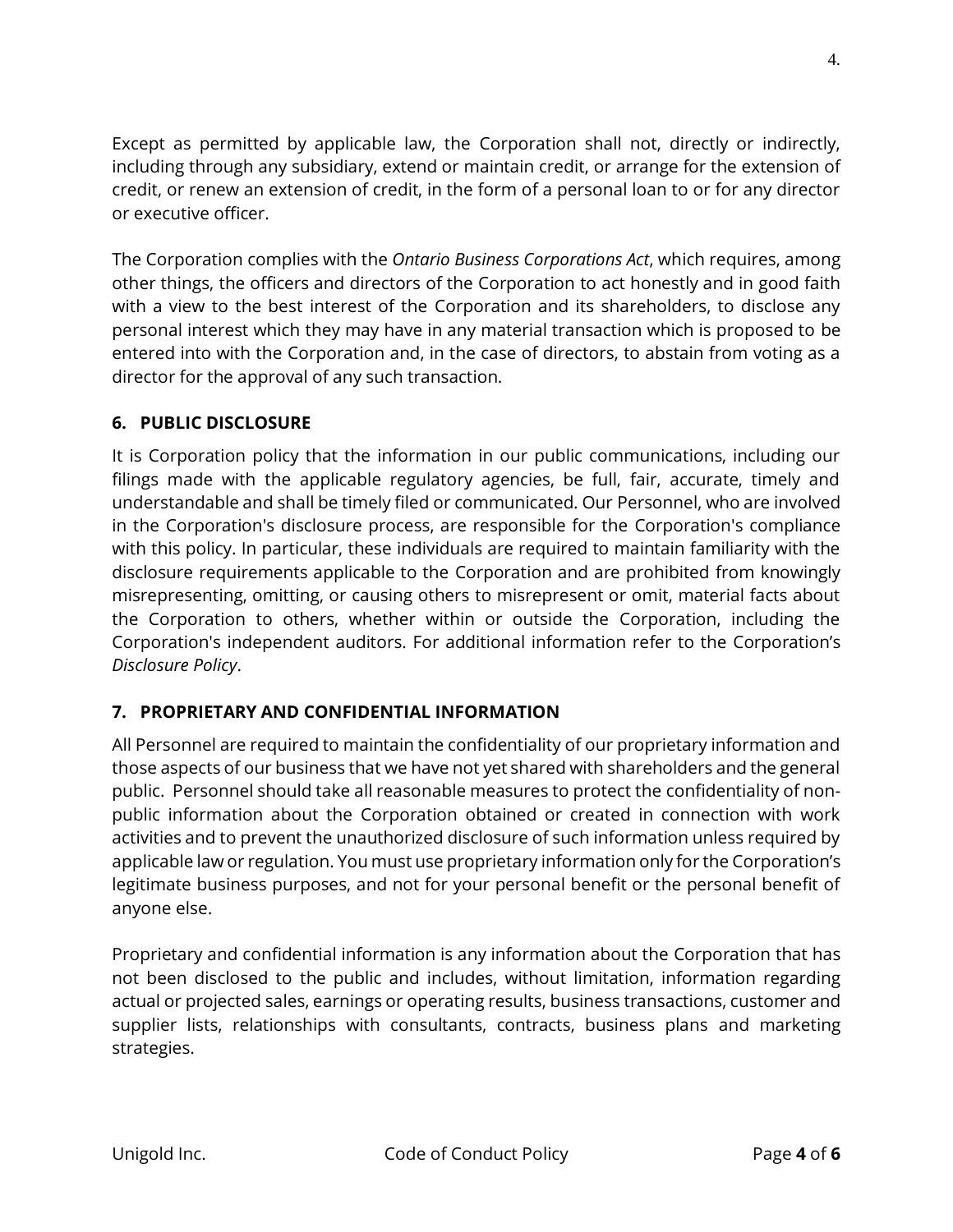It is the responsibility of all Personnel to know what is confidential or proprietary and ensure that they use it only in the performance of their duties with the Corporation. If unsure, consider any information to be confidential until you obtain clarification from an appropriate and authorized source.

All Personnel must also treat what they learn about our customers, joint venture partners and suppliers and each of their businesses as confidential information. The protection of such information is of the highest importance and must be discharged with care for the Corporation to merit the continued confidence of such persons. Confidential information to such third parties is information each of them would reasonably consider private, which is not common knowledge outside of that entity and which a Person has learned as a result of his or her position with the Corporation.

# **8. PROTECTION AND PROPER USE OF CORPORATION ASSETS**

Personnel are entrusted with the care, management and cost-effective use of the Corporation's property and should not make use of such resources for their own personal benefit or purposes or for the personal benefit of anyone else.

Personnel are responsible for ensuring that all Corporation property assigned to them for their use is maintained in good condition and each Person should be able to account for any such property. Any dispositions of Corporation property should be for the benefit of the Corporation and not for personal benefit.

# **9. ACCEPTING OR GIVING GIFTS**

Personnel must avoid activities or relationships that conflict with the Corporation's interests or adversely affect the Corporation's reputation. The types of activities and relationships you must avoid include, but are not limited to:

- Accepting or soliciting a gift, favour, or service that is intended to, or might appear to, influence decision-making or professional conduct; and
- Giving or offering to give any gift, gratuity, favour, entertainment, reward, "bribe" or "kickback" or any other thing of value that might influence or appear to influence the judgment or conduct of the recipient in the performance of his or her job. This includes transactions with government personnel, customers and suppliers.

Personnel may give or receive unsolicited gifts or entertainment only in cases where the gifts or entertainment are of nominal value, are customary to the industry, will not violate any laws and will not influence or appear to influence the recipient's judgment or conduct. For additional information refer to the Corporation's *Foreign Corrupt Practices Policy*.

### **10. FAIR DEALING**